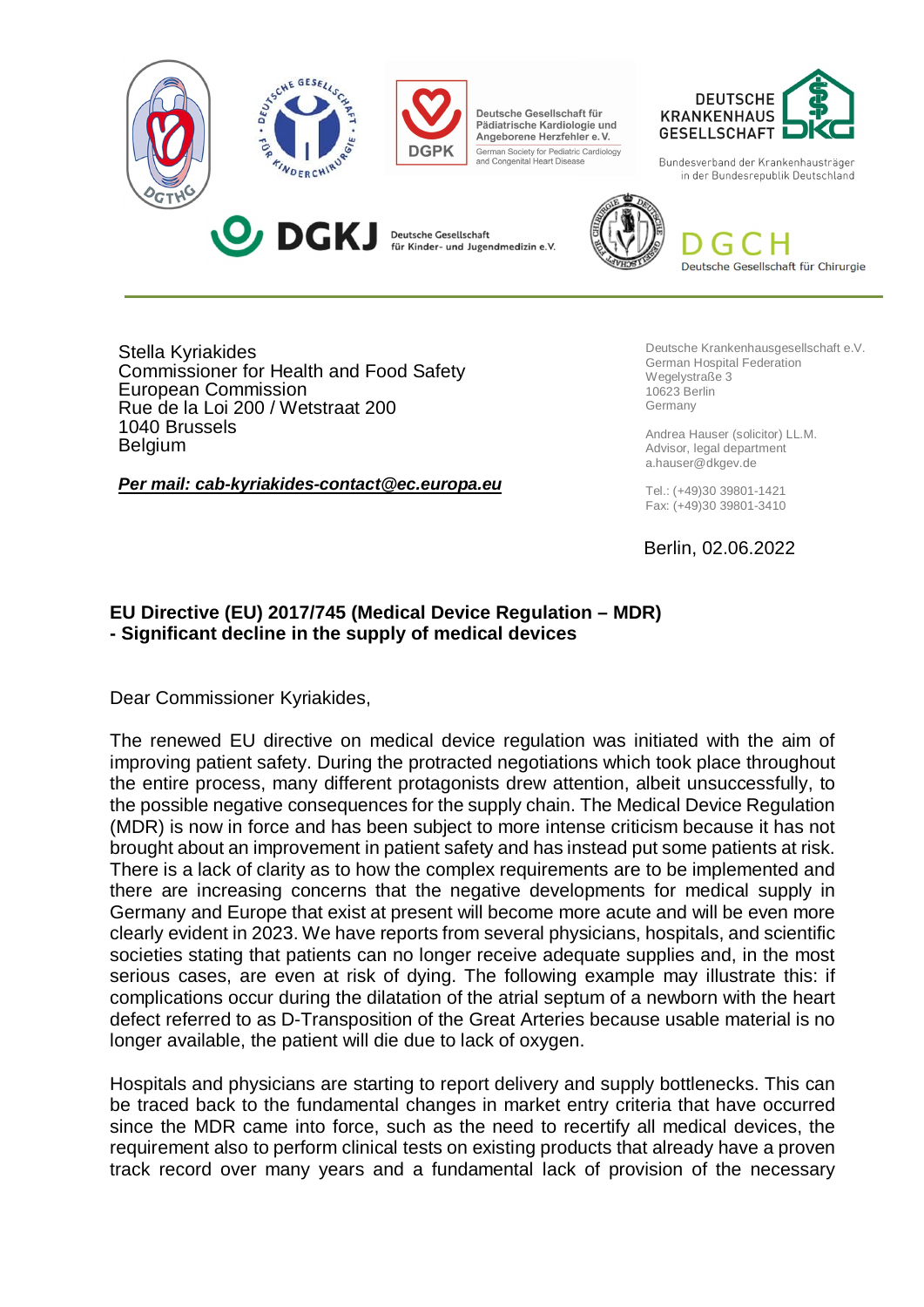infrastructure in the form of a sufficient number of notified bodies and relevant implementing regulations. For the manufacturer, the redefined requirements mean greater administrative overheads and require significantly more human resources. As a consequence, they lead to high costs and ultimately greater market adjustments.

This topic is gaining in virulence in the area of 'niche products' which, although only required by relatively small groups of patients, are essential from a treatment standpoint. If these kinds of products are not available, are only available in certain sizes or in an inferior quality, some patients may only be treated following a conservative approach, without the option of surgical intervention. In medical terms, this represents a backward step of several decades. This is becoming acutely evident in the treatment of heart diseases in children (paediatric cardiology/paediatric heart surgery). Examples of important products, which are no longer on the market and which have not been replaced, are Cook PDA Coil Mreye, Medtronic Rashkind Balloon and the Mega LD and MaxLD stents by the company Medtronic. These retrogressive developments in the supply of medical devices are unacceptable. At present, there is only one product for performing a life-saving interventional catheter dilatation of the interatrial septum, and this product is less suitable for intervention than other products that have been available until recently. These deficiencies endanger the lives of new born infants!

A survey was carried out by the German Hospital Federation between 31.03.2022 and 29.04.2022. In this survey German hospitals should report which products have been or are due to be removed from the market due to the MDR. It revealed that several hundred products are no longer available today, and up to 60 manufacturers are affected. Excerpts of the corresponding overviews of the affected products are enclosed an *Annex* to this letter.

Right now, the majority of hospitals are confidentially describing delivery delays, current bottlenecks, streamlining of product ranges and/or discontinuation of products. Buyers are still attempting to counteract these developments by stockpiling. However, this attempt will only delay the point at which the problem will become clearly evident. Furthermore, there are reports that patient treatments have already been acutely in danger. The delivery of specific instruments has been discontinued at short notice for instance, which has endangered operating processes. In some areas there are adequate replacement products, and in other areas, only inferior quality substitutes are available, or there are no alternatives at all. Other products are only available in certain sizes, which means they are often unsuitable.

That some of the manufacturers have "not done their homework" and have not consulted the notified bodies in good time, or have made changes to products when outsourcing production, is an interpretation which has become well established in this context and may also be justified in certain cases. However, it would not seem appropriate, either objectively or in terms of content, to adopt this analysis accordingly and shift the responsibilities onto the shoulders of the industry as a whole, even in light of the abovementioned numbers.

The current extent of the consequences still cannot be comprehensively evaluated today. However, the scope and severity of the cases that already have come to light illustrate the dramatic impact of the MDR. It becomes clearly evident that the difficulties presented by the MDR, its insufficient implementation, and a lack of efficient certification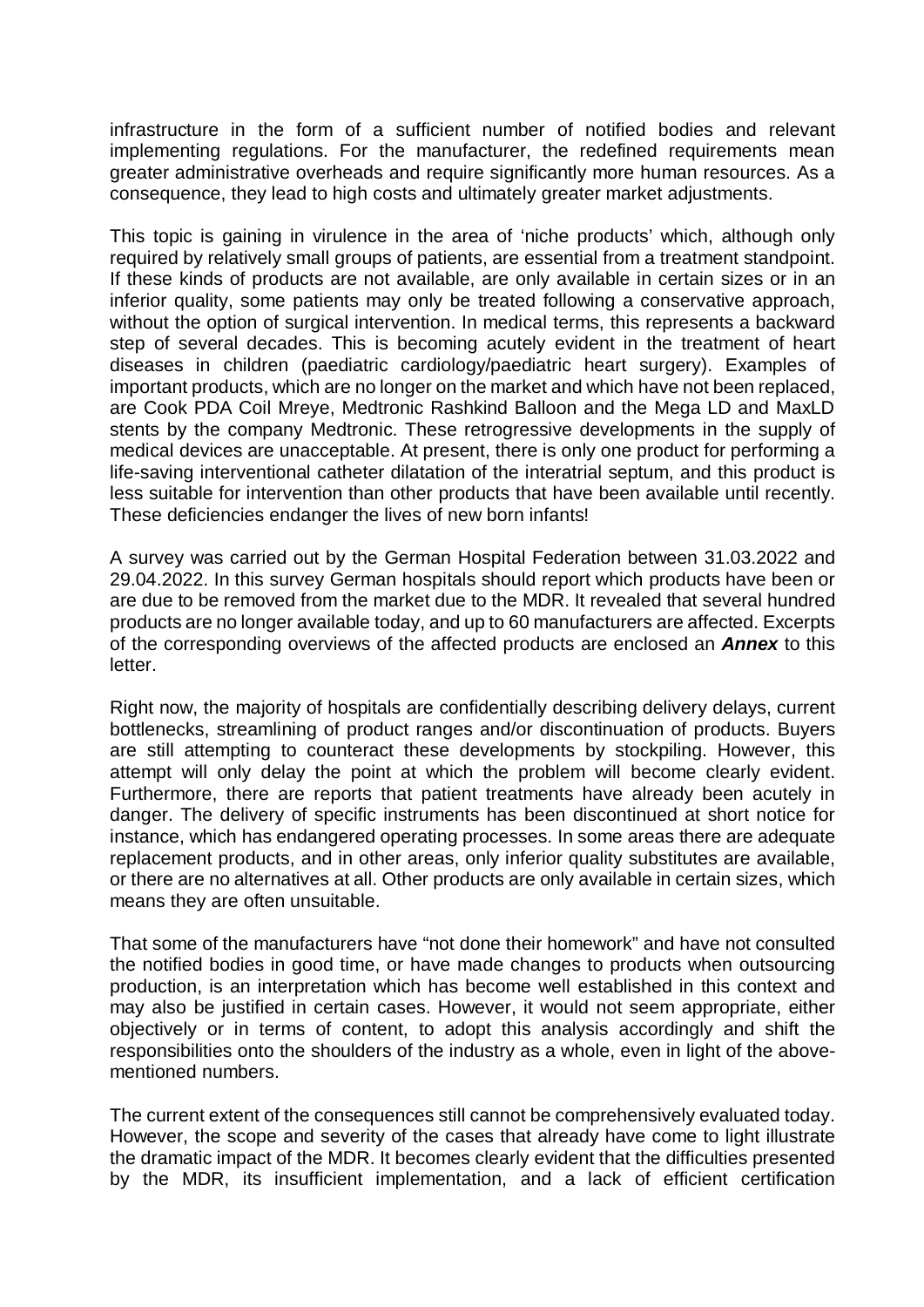infrastructure, must be taken into political consideration to ensure a reliable supply to patients and support the innovative power of the manufacturers to develop new safe medical devices. The consequences of the corona pandemic, Brexit and increasing costs of raw materials cannot be influenced. The consequences looming as a result of the MDR, especially at EU level, can at least be relativized by legislature.

Although solution mechanisms (Art. 59 – exceptions to conformity assessment procedures, special approval of niche products; implementing act in acc. with Art. 59 Para. 3; etc.) have indeed been created in the MDR and discussed many times over, they do not take this problem into account in any manner whatsoever. They are only feasible in individual exceptional cases, if at all. The physicians in our members' area have indicated unequivocally that special approvals by individual service physicians are not feasible from a professional, technical or financial standpoint.

Physicians and hospitals are responsible for looking after patients and not for approving the necessary medical devices. All the same, as professional associations and as the German Hospital Federation, we are acutely aware of our task to willingly participate in attempts to resolve the problem.

Alongside this, medical innovations in small and medium-sized German companies in particular have ground to a halt, as many human resources capacities are now tied up in the MDR, and also approvals of innovations have been relocated to other markets (USA, Asia, etc.), a development which was feared because none of the regulations in these countries are comparable with the MDR. This cuts deep into Germany, a location of hightech medicine.

Even if this medical device-related legal theme has not just arisen purely as a result of the MDR, and could instead be much more down to a combination of various aspects (corona, Brexit, etc.) and in many cases is an outcome of decisions made by some companies based on economics, an aspect which is difficult to influence, it is causing significant problems. Therefore, we urge emphatically not to wait until the transitional periods have expired in May 2024 to discover that a supply emergency exists, and instead take the right steps right now to avoid endangering the supply of medical devices.

We are therefore asking you as a matter of urgency in the near future and as early as the approaching EU Council of Health Ministers on June 14<sup>th</sup> to advise on the topic and initiate the necessary steps.

Medical device manufacturers are currently preparing, or have already prepared, their economic plans for the coming year. If there is no prospect that the regulation will be eased, a large number of products will disappear from the German market, and therefore also the European market. Put plainly and simply, the requirements of the MDR are too stringent. This is why we appeal to you to extend the transitional periods, and alongside this create an exemption provision for existing products which have been used without problems for many years. A corresponding concept was worked out by the Association of Scientific Medical Societies in Germany (AWMF) 2019 and presented in the hearings for the law on adaptation of medical devices and at European level. In this regard, it is also important to redefine the requirements in relation to clinical data and establish an incentive system for niche products which is similar to the medical device system (see